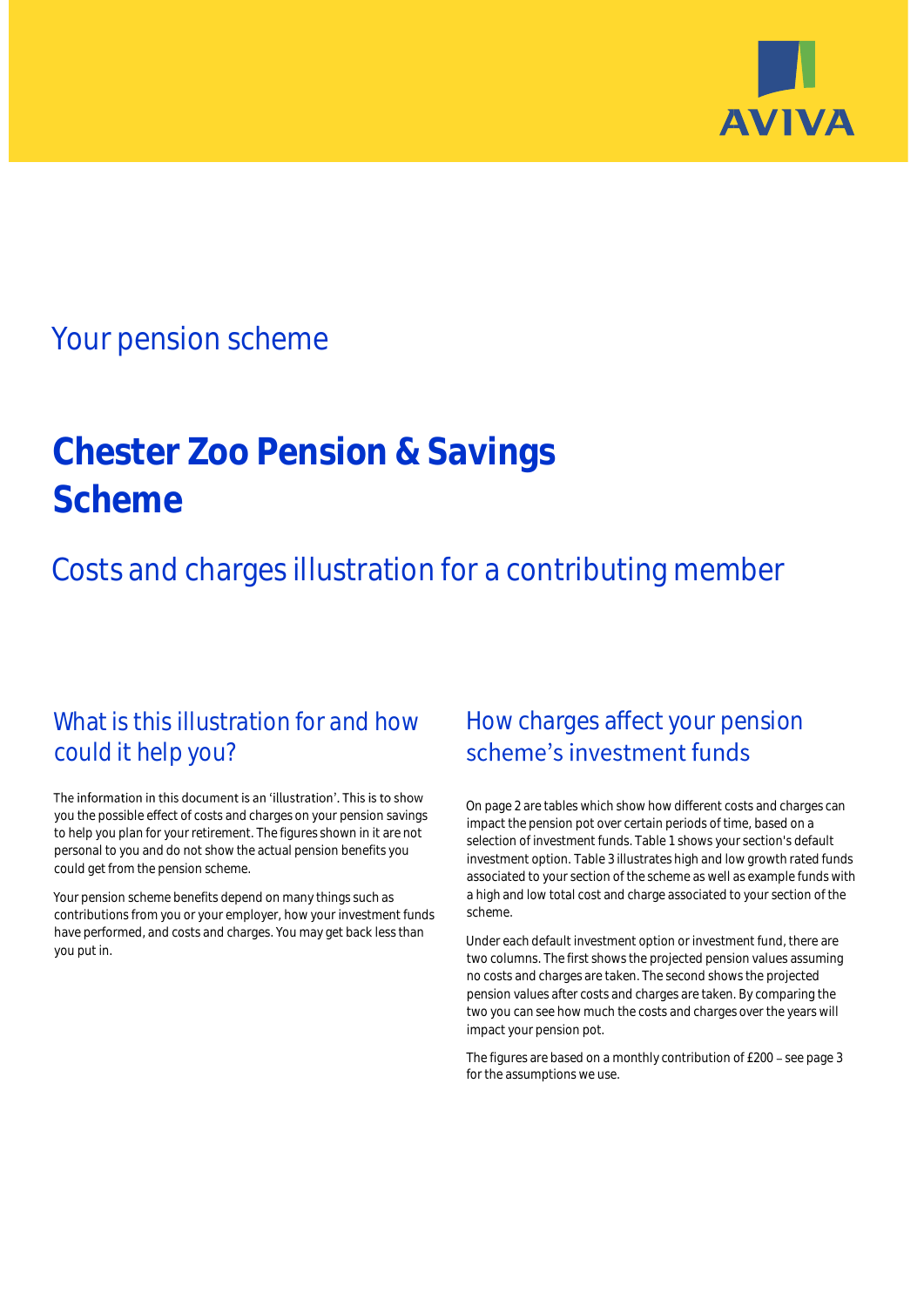### **Table 1**

| Illustration of effect of costs and charges on the Default Investment Option in<br><b>Chester Zoo Pension &amp; Savings Scheme</b> |                                                                           |                                    |  |  |  |  |  |  |
|------------------------------------------------------------------------------------------------------------------------------------|---------------------------------------------------------------------------|------------------------------------|--|--|--|--|--|--|
|                                                                                                                                    | <b>My Future</b>                                                          |                                    |  |  |  |  |  |  |
|                                                                                                                                    | Assumed growth rate 3.2% (p.a.)<br>Assumed costs and charges 0.42% (p.a.) |                                    |  |  |  |  |  |  |
|                                                                                                                                    |                                                                           |                                    |  |  |  |  |  |  |
| At end of year                                                                                                                     | Projected value assuming no                                               | <b>Projected value after costs</b> |  |  |  |  |  |  |
|                                                                                                                                    | costs and charges are taken                                               | and charges are taken              |  |  |  |  |  |  |
| $\mathbf{1}$                                                                                                                       | £2,390                                                                    | £2,380                             |  |  |  |  |  |  |
| $\overline{2}$                                                                                                                     | £4,800                                                                    | £4,780                             |  |  |  |  |  |  |
| 3                                                                                                                                  | £7,240                                                                    | £7,190                             |  |  |  |  |  |  |
| 4                                                                                                                                  | £9,700                                                                    | £9,620                             |  |  |  |  |  |  |
| 5                                                                                                                                  | £12,200                                                                   | £12,100                            |  |  |  |  |  |  |
| 10                                                                                                                                 | £25,100                                                                   | £24,500                            |  |  |  |  |  |  |
| 15                                                                                                                                 | £38,600                                                                   | £37,300                            |  |  |  |  |  |  |
| 20                                                                                                                                 | £52,900                                                                   | £50,600                            |  |  |  |  |  |  |
| 25                                                                                                                                 | £68,000                                                                   | £64,300                            |  |  |  |  |  |  |
| 30                                                                                                                                 | £84,000                                                                   | £78,400                            |  |  |  |  |  |  |
| 35                                                                                                                                 | £101,000                                                                  | £93,000                            |  |  |  |  |  |  |
| 40                                                                                                                                 | £117,000                                                                  | £107,000                           |  |  |  |  |  |  |
| 45                                                                                                                                 | £132,000                                                                  | £119,000                           |  |  |  |  |  |  |
| 50                                                                                                                                 | £145,000                                                                  | £129,000                           |  |  |  |  |  |  |

## **Table 2**

| List of Funds included in the Default Investment Option |                       |                    |
|---------------------------------------------------------|-----------------------|--------------------|
| <b>Fund name</b>                                        | <b>Total Cost and</b> | <b>Growth Rate</b> |
|                                                         | Charge (p.a.)         | (p.a.)             |
| Av MyM My Future Growth                                 | 0.44%                 | 3.60%              |
| Av MyM My Future Consolidation                          | 0.39%                 | 2.40%              |
|                                                         |                       |                    |
|                                                         |                       |                    |
|                                                         |                       |                    |
|                                                         |                       |                    |
|                                                         |                       |                    |
|                                                         |                       |                    |
|                                                         |                       |                    |
|                                                         |                       |                    |

### **Aviva Life & Pensions UK Limited.**

Registered in England No. 3253947. Registered office: Aviva, Wellington Row, York, YO90 1WR. Authorised by the Prudential Regulation Authority and regulated by the Financial Conduct Authority and the Prudential Regulation Authority. Firm Reference Number 185896. **aviva.co.uk** TEMP GFI NG071309 09/2018